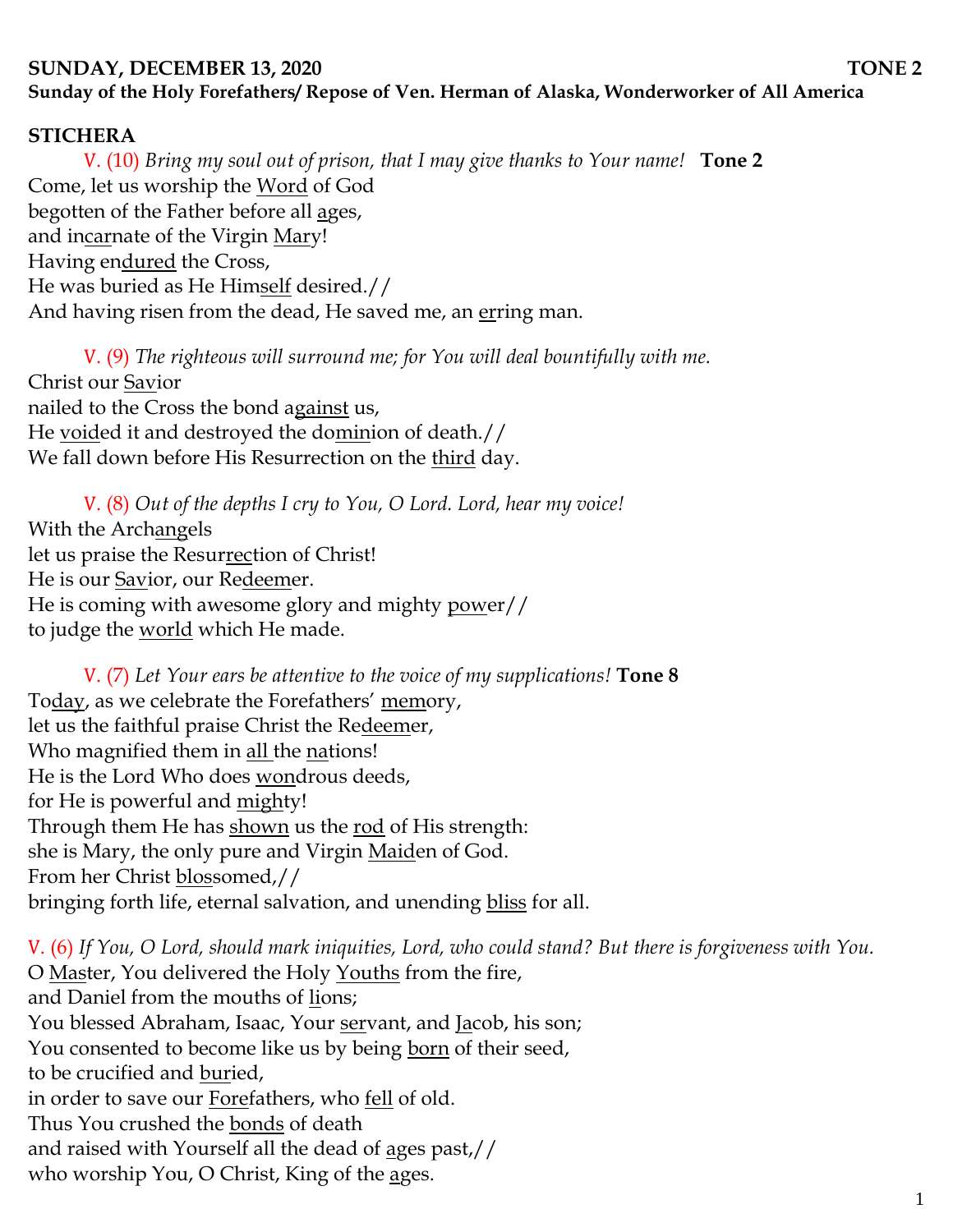V. (5) *For Your Name's sake I wait for You, O Lord. My soul has waited for Your word; my soul has hoped on the Lord.* 

Walking amidst the flames as in a gentle shower of rain, the godly Youths exulted in the dew of the Spirit. By this they mystically prefigured the Trinity and Christ's incarnation. Wise through faith, they quenched the <u>pow</u>er of fire. So also the righteous Daniel stopped the mouths of <u>li</u>ons. Through their intercessions we beseech You, O Savior and Lover of man: Deliver us from the unquenchable and eternal fire,// and make us worthy of Your heavenly **Kingdom!** 

V. (4) *From the morning watch until night, from the morning watch, let Israel hope on the Lord!*  Standing in a furnace of flaming fire as though in dew, the Holy Youths mystically prefigured Your coming from a Virgin, by which we are illumined but not consumed. So also the righteous Daniel, glorious among the Prophets, clearly revealed Your divine Second Coming when he cried out: "I saw thrones set up, and the  $Iudge$  was seated,</u> and the river of fire flowed before Him."// By their intercessions save us from this fire, O Christ our Master!

V. (3) *For with the Lord there is mercy and with Him is plenteous redemption, and He will deliver Israel from all his iniquities.* **Tone 2** *(for St. Herman) (With what crowns)* With what wreaths shall we crown the venerable Herman, leader of the Aleuts and apostle of Orthodoxy? He left his native land and went to an untamed people to proclaim Christ and the **Orthodox** faith. He was neither afraid nor terrified of the Enemy's darkness, but aided by divine grace,// he enlightened a nation and led it to Christ, Who has great mercy.

V. (2) *Praise the Lord, all nations! Praise Him, all peoples!* With what wreaths shall we crown the venerable Herman, leader of the Aleuts and apostle of Orthodoxy? He received the Valaam leavening of the Holy Spirit and preached the Gospel to the Aleuts in <u>word</u> and deed, disregarding, along with the flesh, all that is  $of$  the flesh. With tears and prayers, with suffering and with prolonged fasting, and with a most immortal love for the people,// he led them to Christ, Who has great <u>mer</u>cy.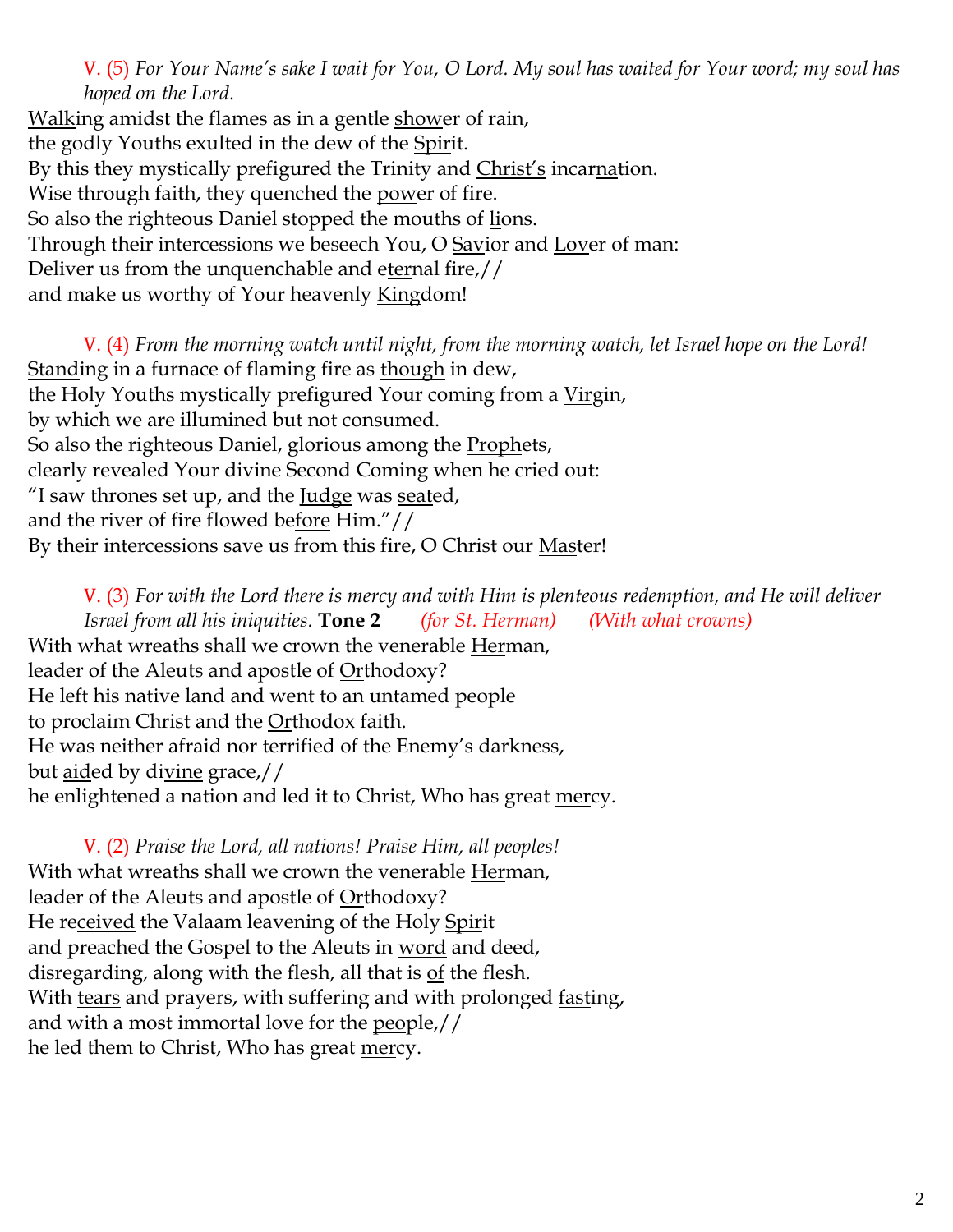V. (1) *For His mercy is confirmed on us, and the truth of the Lord endures forever.*  With what wreaths shall we crown the venerable Herman, leader of the Aleuts and apostle of Orthodoxy? Along with the struggle in the wilderness and the feat of holiness, he accomplished the work of an apostle of Orthodoxy. Laboring greatly, he saved the native peoples from the Evil One's delusion, receiving the grace of working wonders, quenching the fires and turning back assaults of the waters.// Having reached the end, he passed over to Christ, Who has great mercy.

*Glory to the Father, and to the Son, and to the Holy Spirit;* **Tone 5** *(for St. Herman)* You sent <u>forth</u> Your Apostles, O Lord, to proclaim the Gospel to all creation, and in the latter times You sent out this man to bring Orthodoxy to the Aleutian Islands. And having sown there the seed with grace, he harvested abundantly a field of fruitfulness, which remains, even till now, prospering in the Lord. Therefore we pray to you, our venerable Father Herman: Do not cease through your prayers to care for your people, // and for all of us who lovingly celebrate your all-honorable memory!

*now and ever, and unto ages of ages. Amen.* **Tone 2** *(Theotokion – Dogmatikon)* The shadow of the Law passed when grace came; as the Bush burned, yet was not consumed, so the Virgin gave birth, yet remained a Virgin. The Righteous Sun has risen instead of a pillar of flame.// Instead of Moses, Christ, the Salvation of our souls.

#### **Scripture Readings**

### **The Reading is from the Wisdom of Solomon.** [3:1-9]

The souls of the just are in the hand of God, and no torment will ever touch them. In the eyes of fools they seemed to have died, their departure was reckoned a disaster and their going from us a destruction; but they are in peace. For though in the sight of mortals they were punished, their hope is full of immortality. And having been disciplined a little, they will receive great good; because God tried them and found them worthy of himself. He proved them like gold in a furnace and accepted them as a sacrificial whole burnt offering. At the moment of their visitation they will shine out, and they will run like sparks through stubble. They will judge nations and hold sway over peoples, and the Lord will be their king to the ages. Those who have put their trust in him will understand truth; and the faithful in love will abide with him; because grace and mercy are upon his holy ones, and his visitation upon his chosen ones.

## **The Reading is from the Wisdom of Solomon**. [5:15-23 & 6:1,3]

The just live forever and their reward is in the Lord, and their care with the Most High. Because of this they will receive the royal crown of majesty and the diadem of beauty from the Lord's hand; because he will shelter them with his right hand, and shield them with his arm. He will take his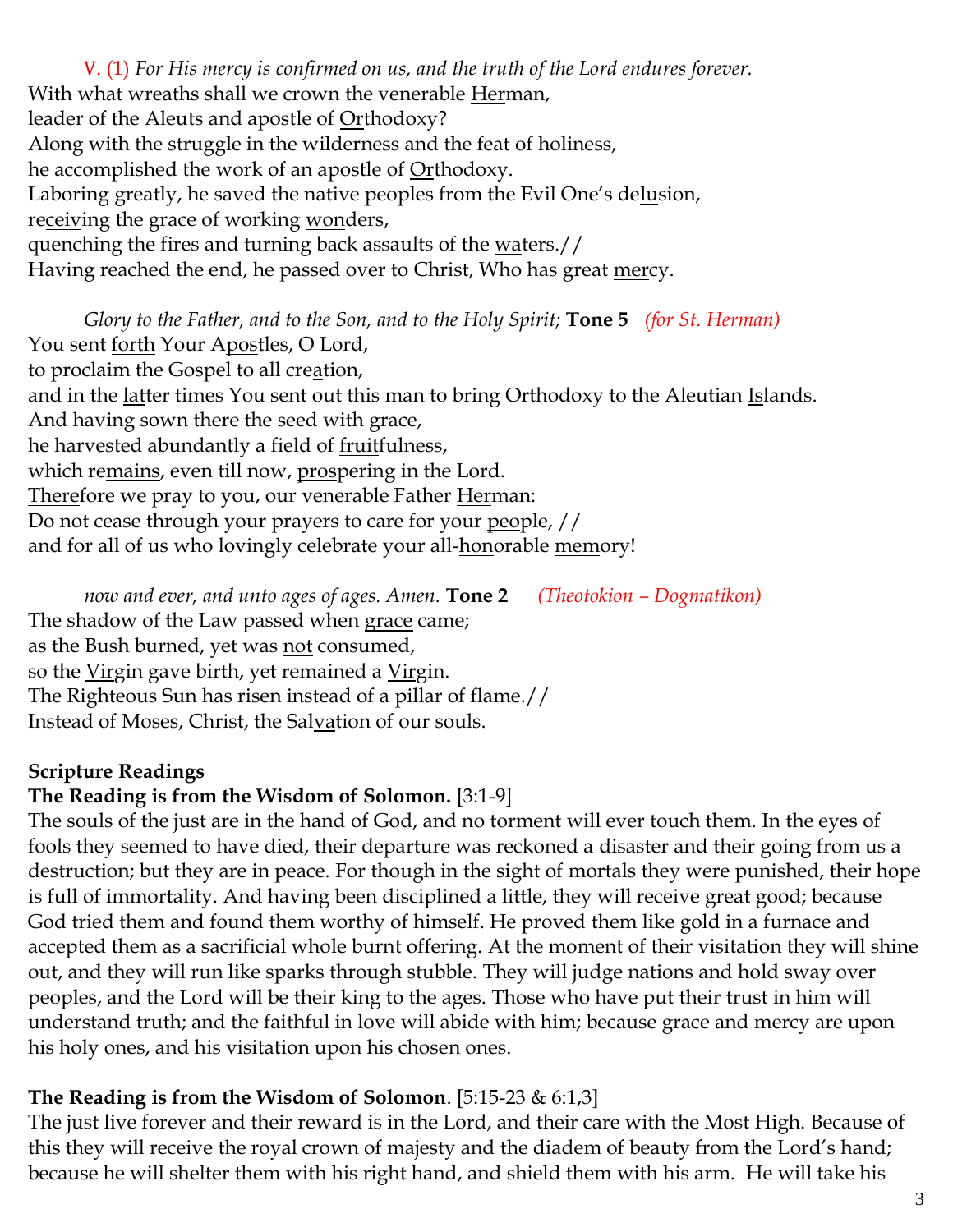zeal as his panoply and he will arm creation to repel his foes. He will put on justice as a breastplate, and wear impartial judgement as a helmet. He will take holiness as an invincible shield. He will sharpen stern wrath as a sword. The world will fight with him against the frenzied. Well-aimed bolts of lightning will go forth and will leap from the clouds to the target as from a well-strung bow. Hailstones full of wrath will be hurled from a catapult. The water of the sea will rage against them, while rivers will relentlessly overwhelm them. A spirit of power will stand against them, and will winnow them like a tempest. Lawlessness will make the whole earth a desert, and evil-doing will overturn the thrones of kings. Listen then, you kings, and understand. Learn, you judges of the ends of the earth. Give ear, you that hold sway over a multitude and boast over crowds of nations. Because your might was given you from the Lord, and your power from the Most High.

### **The Reading is from the Wisdom of Solomon.** [4:7-15]

A just man, even if he die early, will be at rest. For an honoured old age is not so for length of time, nor is it measured by the number of years. Understanding is peoples' true grey hairs, and a ripe old age a spotless life. Having become pleasing to God, he was loved; and while living among sinners, he was taken away. He was snatched away lest wickedness pervert his understanding, or trickery deceive his soul. For the witchery of what is paltry dims what is good, and the inconstancy of desire undermines an innocent mind. Made perfect in a short time, he fulfilled long years, for his soul was pleasing to the Lord, therefore he hurried him from the midst of evil. But the peoples saw and did not understood, nor did they lay such a thing to heart, that grace and mercy are with his holy ones, and his presence with his chosen ones.

#### **Litya**

**Tone 2** Christ our God has revealed you to your flock, O Bishop Nicholas, as an example of faith and an image of meekness. For you **brought** a sweet fragrance into Myra, shining brightly by your divine acts of virtue, as the advocate of orphans and widows.// Therefore never cease to intercede that our souls may be saved!

**Tone 1** O venerable Father Herman, having heard the Apostle Paul saying that the flesh lusts against the spirit, you hastened to make the worse be subject to the better, and to make the <u>flesh</u> serve the spirit. By wearing chains and carrying heavy burdens, you exhausted the troubled flesh until you attained Christ, and in return for all that you had given up for the sake of Christ, you obtained the promised recompense of grace a hundredfold on earth// and the inheritance of everlasting life.

*Glory to the Father, and to the Son, and to the Holy Spirit.* **Tone 5** *(for St. Herman)* Meek in spirit, O venerable Father Herman, instead of the land of the meek, you received the Aleut people for an inheritance; persecuted by demons and by men,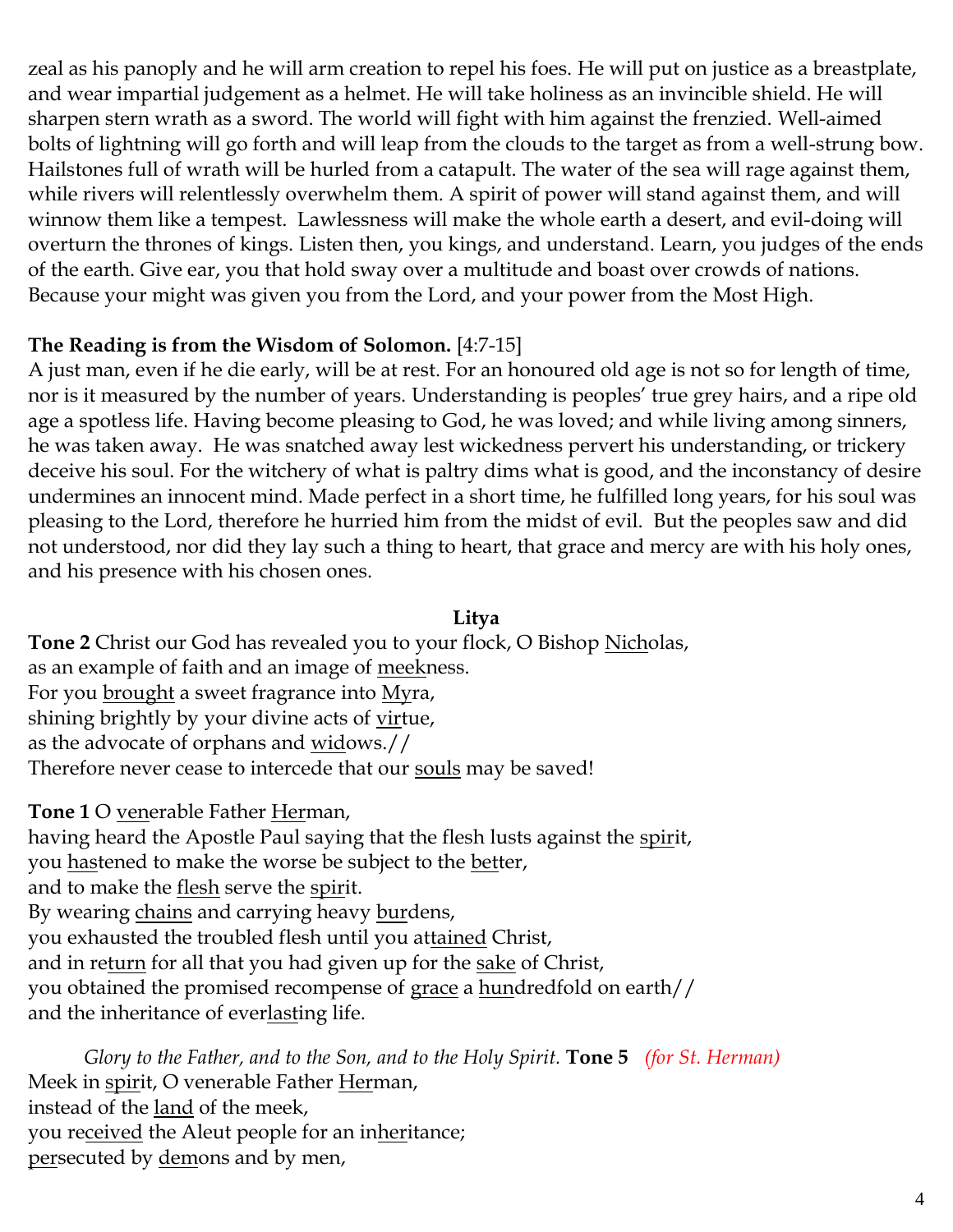you quickly entered the Kingdom of God; poor in spirit and in body you received heavenly riches. You satisfied the hunger and thirst of your soul with divine righteousness. With your pure heart you saw God, Who is unseen. Your tears of supplication were consoled by the Holy Spirit. As you now have received your great reward,// pray also for us, that we may be saved!

*now and ever, and unto ages of ages. Amen.* **Tone 1** *(for the Forefathers)* Enlightened by the rays of divine utterance, the Prophets, distinguished in name, are called blessed forever. With the words of the Spirit, they proclaimed to all the birth of Christ God, which in words is inexpressible.// And having lawfully completed their end, they live the life that is most wondrous.

#### *When the singers have completed the stichera, the deacon says:*

**G**od, save your people and bless your inheritance, watch over your world in mercy and compassions, lift up the horn of right-glorifying Christians and send down upon us your rich mercies, through the intercessions of our all-pure lady the Birthgiver of God and ever-virgin Mary, by the power of the precious and life-creating Cross, by the protections of the honorable bodiless powers of heaven, through the supplications of the honorable, glorious prophet, forerunner and baptist John, of the holy, glorious, and all-laudable apostles, of our fathers among the saints, great hierarchs and teachers of the world Basil the Great, Gregory the Theologian and John the Golden-mouth; Athanasius and Cyril, John the Merciful, patriarchs of Alexandria, Nicholas of Myra and Spyridon the bishop of Trimythous, the wonderworkers; of the holy glorious and right-victorious martyrs, of the holy glorious great martyrs George the trophy-bearer, Demetrios the myrrh-streamer, Theodore the Recruit and Theodore the Commander, of our venerable and God-bearing Fathers, of the holy and righteous ancestors of God Joachim and Anna, and of our venerable father Herman of Alaska , whose remembrance we fulfill, and of all your saints, we implore you, only Lord full of mercy, hear us the sinners who pray to you and have mercy on us.

*Choir:* Lord, have mercy. *(x3)*

**A**gain we pray for our rulers, that the Lord our God works together with them and makes them prosper in all.

*Choir:* Lord, have mercy. *(x3)*

**A**gain we pray for our Archbishop and father (name). *Choir:* Lord, have mercy. *(x3)*

**A**gain we pray for every Christian soul distressed and weary, in need of God's mercy and help, for the protection of this holy house and those who dwell in it, for the peace and stillness of the whole world, for the stability of the holy Churches of God, for the salvation and help of our fathers and brothers who with diligence and fear of God labor and serve, for those who are absent and those who are abroad, for the healing of those who lie in infirmity, for the repose, blessed memory and remission of sins of all our right-glorifying fathers and brethren gone before us, who piously lie asleep here and everywhere, for deliverance of the imprisoned, and for our brethren who are in ministries, and for all who serve and have served in this holy house, let us say:

*Choir:* Lord, have mercy. *(x3)*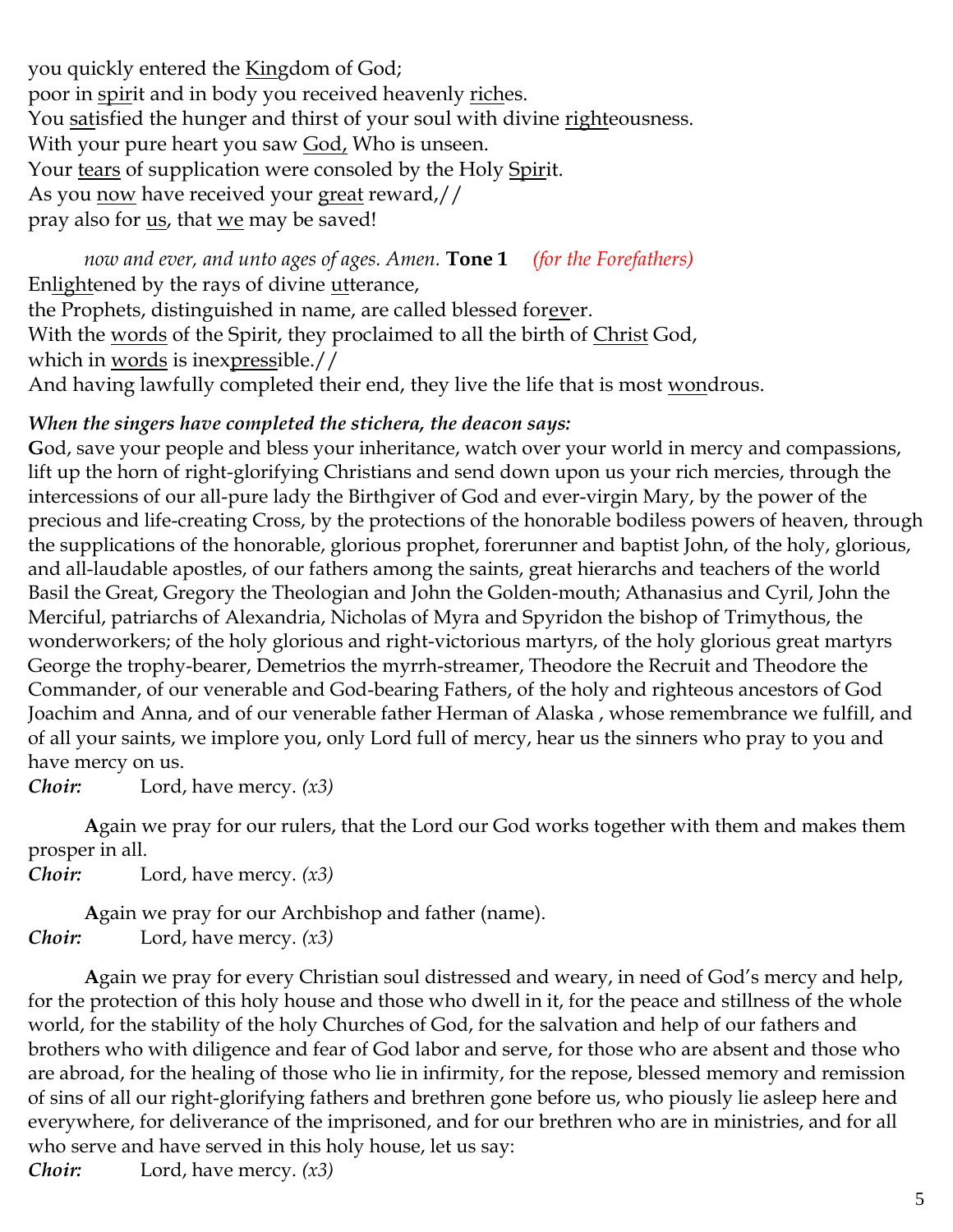**A**gain we pray that this holy house, and every monastery, city, and countryside be kept from pestilence, famine, earthquake, flood, fire, sword, invasion of enemies, civil war, and sudden death; that our good God who loves mankind be gracious, favorable, and conciliatory, and turn away and dispel all the wrath and illness stirred up against us, and deliver us from his looming righteous threat, and have mercy on us.

*Choir:* Lord, have mercy. *(x3)*

**A**gain we pray that the Lord God will hear the voice of our supplication, of the sinners, and have mercy on us.

*Choir:* Lord, have mercy. *(x3)*

*Priest:* Hear us, God, our Savior, the hope of all the ends of the earth and of those who are far off upon the sea; and be gracious, Master, be gracious to us, upon our sins, and have mercy on us. For you are a merciful God and love mankind, and to you we send up glory, to the Father and to the Son and to the Holy Spirit, now and ever and to the ages of ages.

*Choir:* Amen.

*Priest:* Peace to all.

*Choir:* And to your spirit.

*Deacon:* Let us bow our heads to the Lord.

*Choir:* To You, O Lord.

#### *All bow their heads as the priest says the following prayer aloud:*

**M**aster full of mercy, Lord Jesus Christ our God, through the intercessions of our all-pure Lady the Birthgiver of God and ever-virgin Mary, by the power of the precious and life-creating Cross, by the protections of the honorable bodiless powers of heaven, through the supplications of the honorable, glorious prophet, forerunner and baptist John, of the holy, glorious, and all-laudable apostles, of our fathers among the saints, great hierarchs and teachers of the world Basil the Great, Gregory the Theologian and John the Golden-mouth; Athanasius and Cyril, John the Merciful, patriarchs of Alexandria, Nicholas archbishop of Myra in Lycia, and Spyridon the bishop of Trimythous, wonderworkers; of the holy glorious and right-victorious martyrs, of the holy glorious great martyrs George the trophy-bearer, Demetrios the myrrh-streamer, Theodore the Recruit and Theodore the Commander, of our venerable and God-bearing Fathers, of the holy and righteous ancestors of God Joachim and Anna, and of our venerable father Herman of Alaska whose remembrance we fulfill, and of all your saints, make our supplication acceptable, grant us remission of our trespasses, shelter us in the shelter of your wings, drive away from us every enemy and adversary, make our life peaceful, Lord, have mercy on us and on your world and save our souls, for you are good and love mankind. *Choir:*Amen.

*Priest:* Rejoice, O Virgin Theotokos, Mary full of grace, the Lord is with you. Blessed are you among women and blessed is the fruit of your womb, for you have borne the Savior of our souls. *(x1) Choir*: Rejoice, O Virgin Theotokos, Mary full of grace, the Lord is with you. Blessed are you among women and blessed is the fruit of your womb, for you have borne the Savior of our souls. *(twice)*

#### *The priest takes one of the loaves from the five loaves and with it makes the sign of the cross over the loaves.*

**Deacon:** Let us pray to the Lord. *Choir:* Lord, have mercy.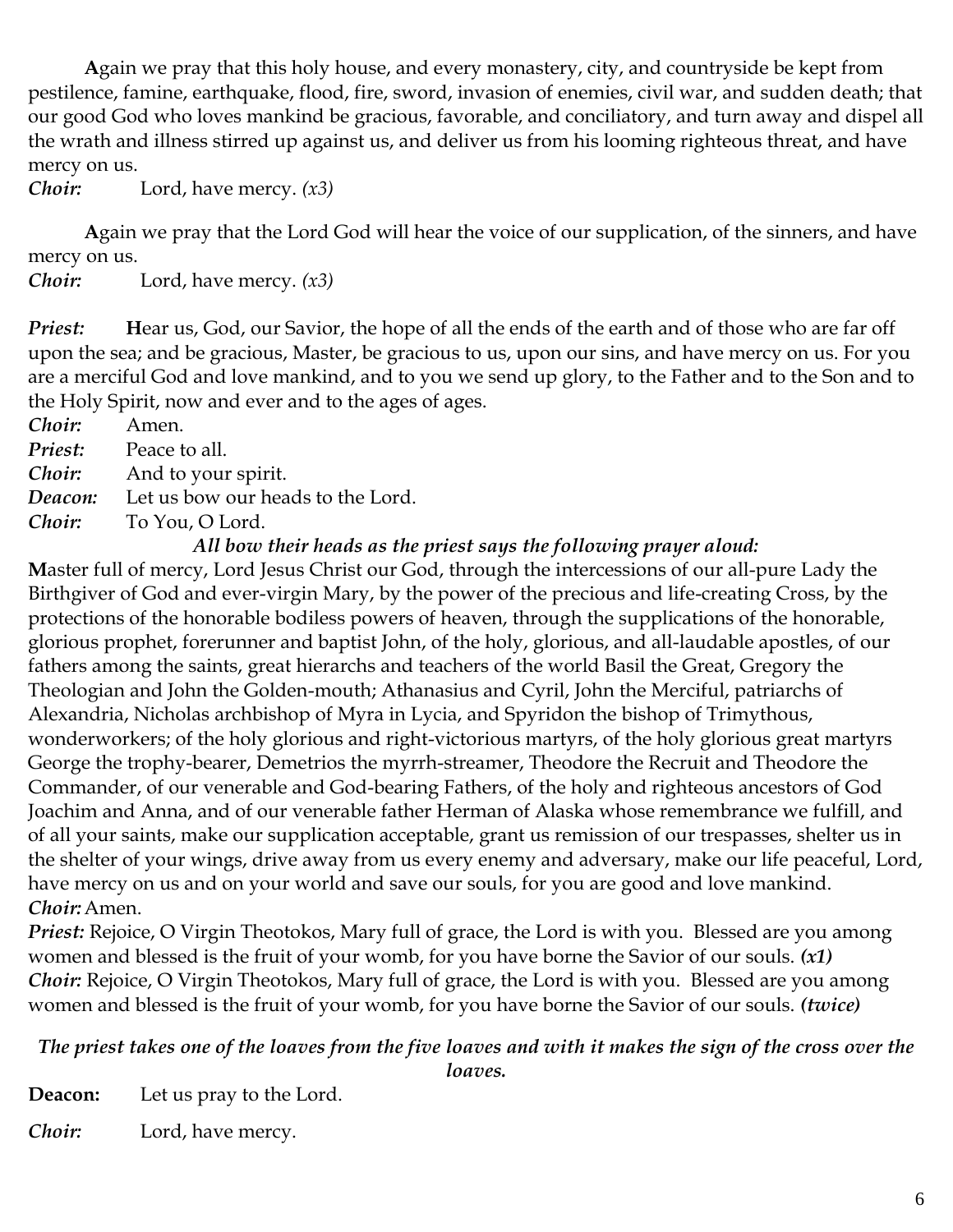*Priest:* Lord Jesus Christ our God, who blessed the five loaves in the wilderness and with them fed the five thousand, yourself also bless these loaves, the wheat, the wine and the oil, and multiply them in this holy city and in the whole world; and sanctify your faithful servants who will partake of them. **F**or it is you who bless and sanctify all things, Christ our God, and to you we send up glory, together with your unoriginate Father and your all-holy, and good, and life-creating Spirit, now and ever, and to the ages of ages.

*Choir:*Amen.

### **The priest takes one of the loaves and sings in Tone 7:**

- *Priest:* Rich men have turned poor \* and gone hungry; \* but they that seek the Lord \* shall not be deprived of any good thing. *(once)*
- *Choir:* Rich men have turned poor \* and gone hungry; \* but they that seek the Lord \* shall not be deprived of any good thing. *(twice)*

# **APOSTICHA**

**Tone 2** Your Resurrection, O Christ our Savior, has enlightened the whole universe, recalling Your creation.// Glory to You, O almighty Lord!

V. *The Lord is King; He is robed in majesty!*  By the Tree You destroyed the curse of the Tree, O Savior. By Your burial You mortified the majesty of death. You have enlightened our race by Your Resurrection.// O Giver of life, Christ our God, glory to You!

V. *For He has established the world, so that it shall never be moved.* When You were seen nailed to the Cross, O Christ, You restored the beauty of Your creatures. The soldiers showed their inhumanity when they pierced Your side with a spear. The Hebrews, not knowing Your power, asked that Your tomb might be sealed, but through the mercy of Your compassion, You accepted the tomb and rose on the third day!// O Lord, glory to You!

V. *Holiness befits Your house, O Lord, forevermore!*  O Christ, the Giver of life, for the sake of the dead You voluntarily endured death, descending into hell as the Mighty One to save those who awaited Your coming, granting them the life of paradise instead of hell. Grant also to us who glorify Your Resurrection on the third day// cleansing of our sins and great mercy!